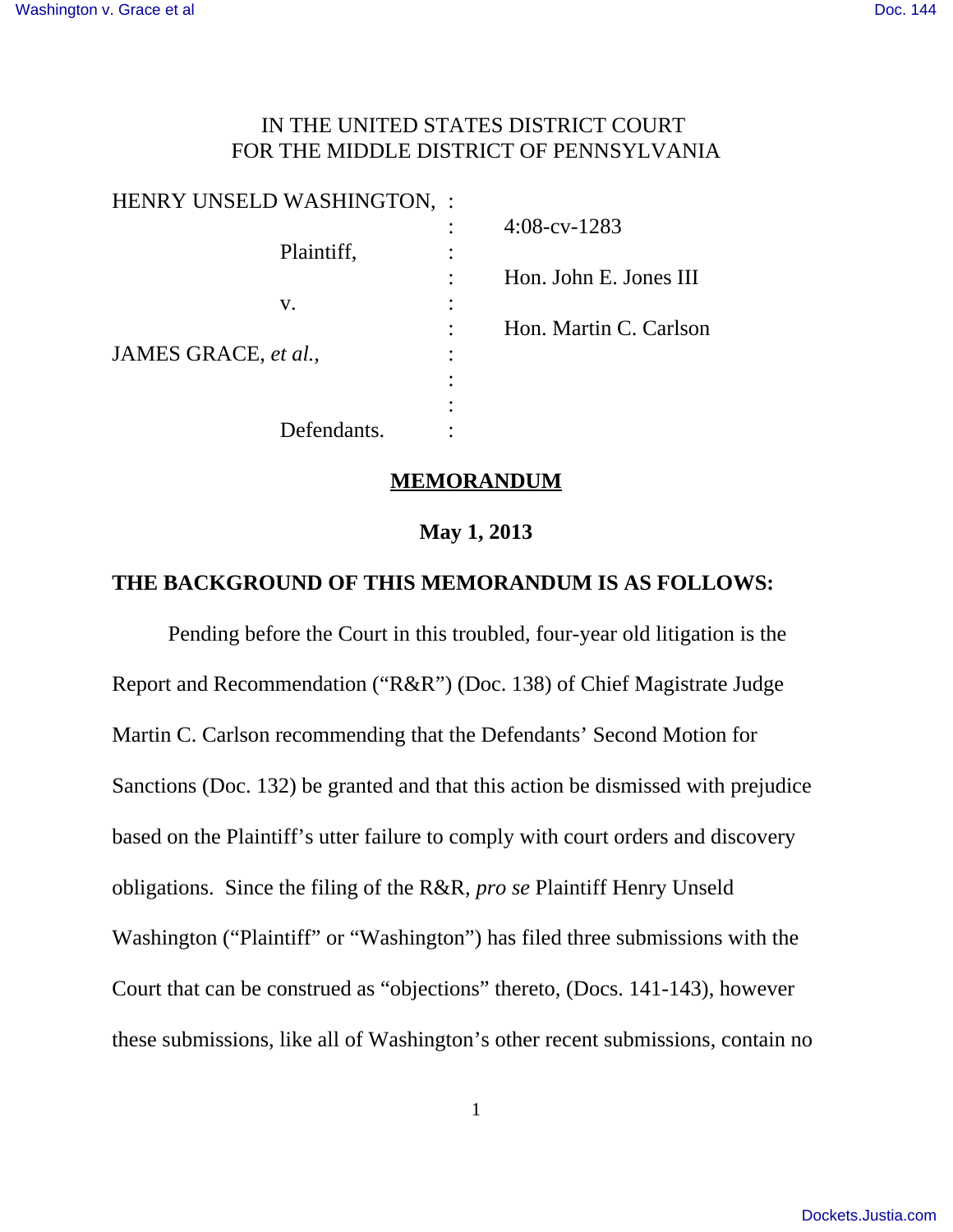availing legal argument in opposition the Magistrate Judge's recommendations but rather recite fanciful and patently dubious allegations of mistreatment and retaliation that Washington claims to be suffering at the hands of his jailers.

In any event, this matter is ripe for our review. For the reasons that follow, the R&R shall be adopted in its entirety, and this matter shall be dismissed with prejudice.

#### **I. STANDARD OF REVIEW**

When, as here, objections are filed to the report of a magistrate judge, the district court makes a *de novo* determination of those portions of the report or specified proposed findings or recommendations to which objections are made. 28 U.S.C. § 636(b)(1); *United States v. Raddatz*, 447 U.S. 667, 674-75 (1980). The court may accept, reject, or modify, in whole or in part, the magistrate judge's findings or recommendations. *Id.* Although the standard of review is *de novo*, 28 U.S.C. § 636(b)(1) permits whatever reliance the district court, in the exercise of sound discretion, chooses to place on a magistrate judge's proposed findings and recommendations. *Raddatz*, 447 U.S. at 674-75; *see also Mathews v. Weber*, 423 U.S. 261, 275 (1976); *Goney v. Clark*, 749 F.2d 5, 7 (3d Cir. 1984).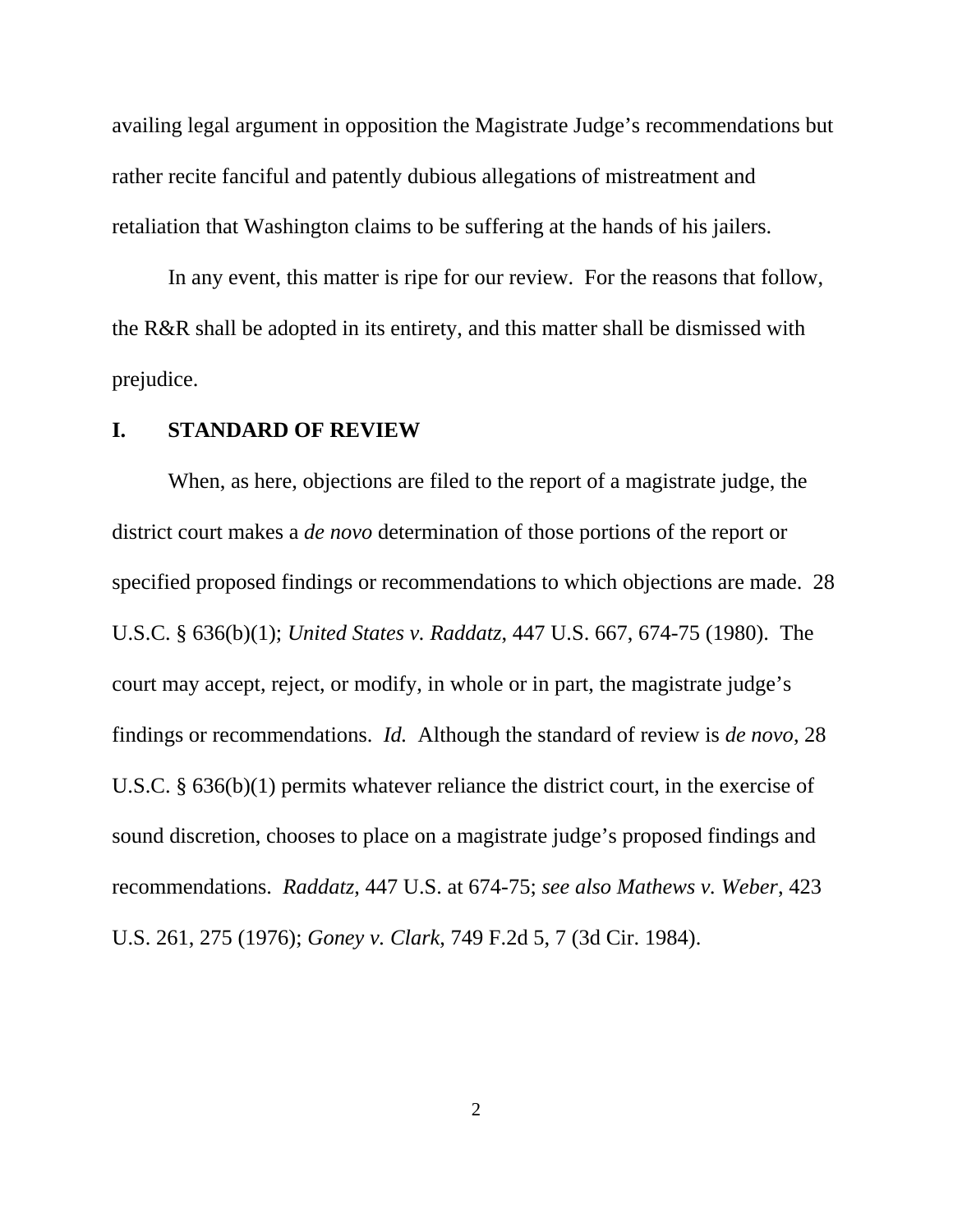#### **II. BACKGROUND**

As aptly stated by Magistrate Judge Carlson, "[t]he tragic, tortured trajectory of this litigation defies easy description," (Doc. 138, p. 1), however within his R&R the Magistrate Judge describes with detail the procedural milieu underpinning this case. Thus, we shall not endeavor to recite the same herein, but rather provide the reader with an abbreviated summary of the matter's history.

This case was filed by Plaintiff on July 7, 2008. (Doc. 1). Eleven months later, on June 29, 2009, Washington elaborated upon his claims by filing an amended complaint. (Doc. 22). This prolix, confusing document contained 320 factual averments against approximately 132 defendants. Many of the factual allegations harkened back ten years to 1997, and in many instances it was impossible to determine which of the more than 132 defendants were alleged to have committed the acts. Broadly construed, the complaint alleged claims of Eighth Amendment violations relating to lack of medical care and use of excessive force by prison officials, due process violations, negligence and medical malpractice.

In June of 2010, we referred this difficult matter to Magistrate Judge Carlson for pre-trial management. After a careful examination of the Plaintiff's complaint, the Magistrate Judge entered a screening order, intended to simplify and add clarity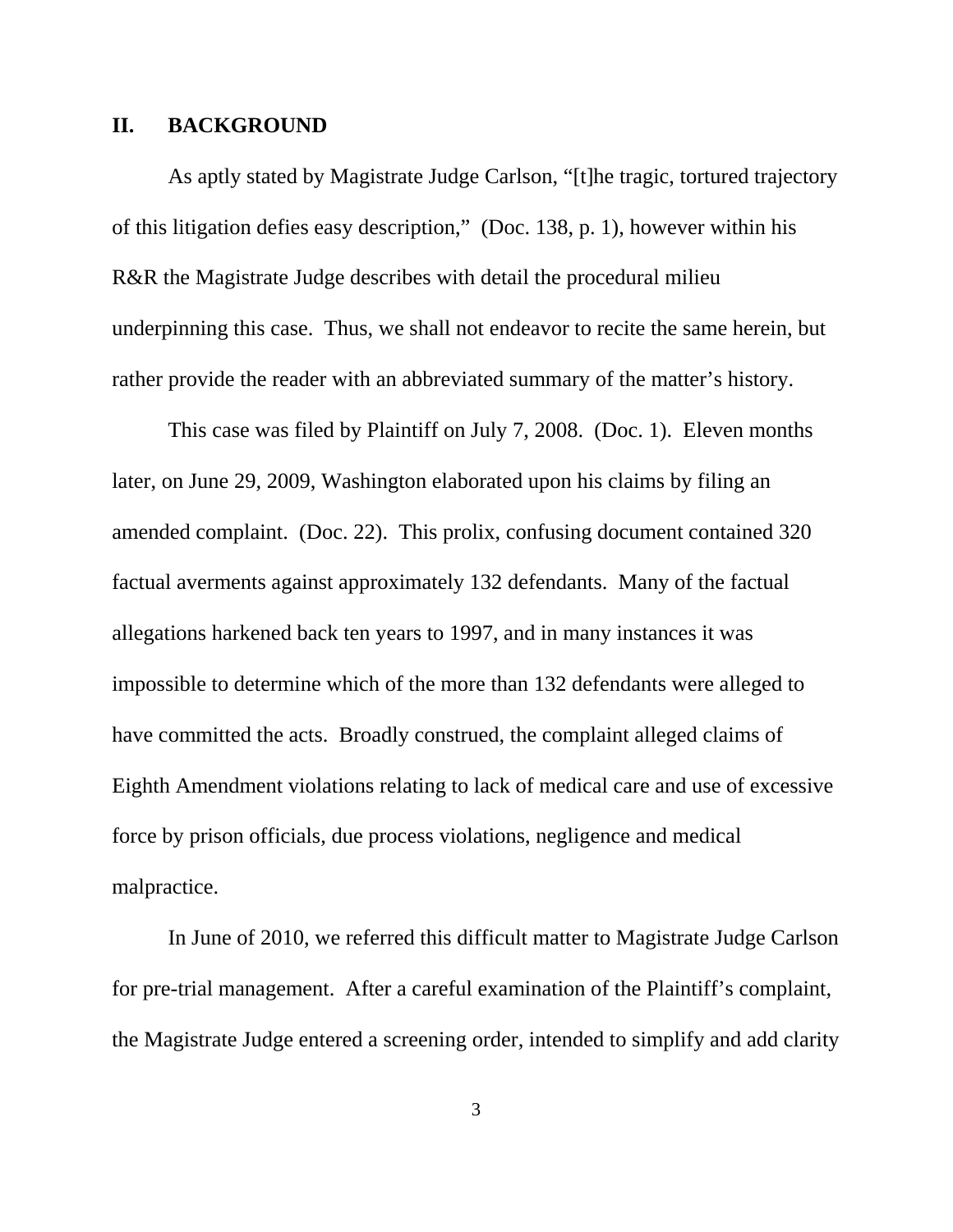and focus to Washington's complaints. (Doc. 33). Washington's initial response to the Order was to request a 6-month extension of time to file an amended complaint. (Doc. 34). When this request was denied, Washington filed a second amended complaint on August 19, 2010. (Doc. 40). Far from addressing the concerns originally cited in the screening order, Washington's second amended complaint actually exacerbated and compounded these concerns, inasmuch as the pleading named 159 defendants and contained 368 separately numbered paragraphs.

After being notified of inadequacies in this pleading, Washington filed a third amended complaint. (Doc. 47). While this document spanned fewer pages (82) than the second amended complaint (135), this result was achieved by Washington's use of minutely small handwriting in drafting the document. Thus, the two complaints were substantively identical and the third amended complaint retained all of the flaws that had been previously by the Magistrate Judge as grounds for dismissal of Washington's prior complaints. We dismissed this complaint and Washington appealed. On October 2011, the Court of Appeals affirmed the dismissal of 354 of the 368 averments set forth in the complaint, but remanded for further proceedings on 14 specific allegations. *Washington v. Grace*, 455 F. App'x 166, 171 (3d Cir. 2011)("Specifically, the following paragraphs of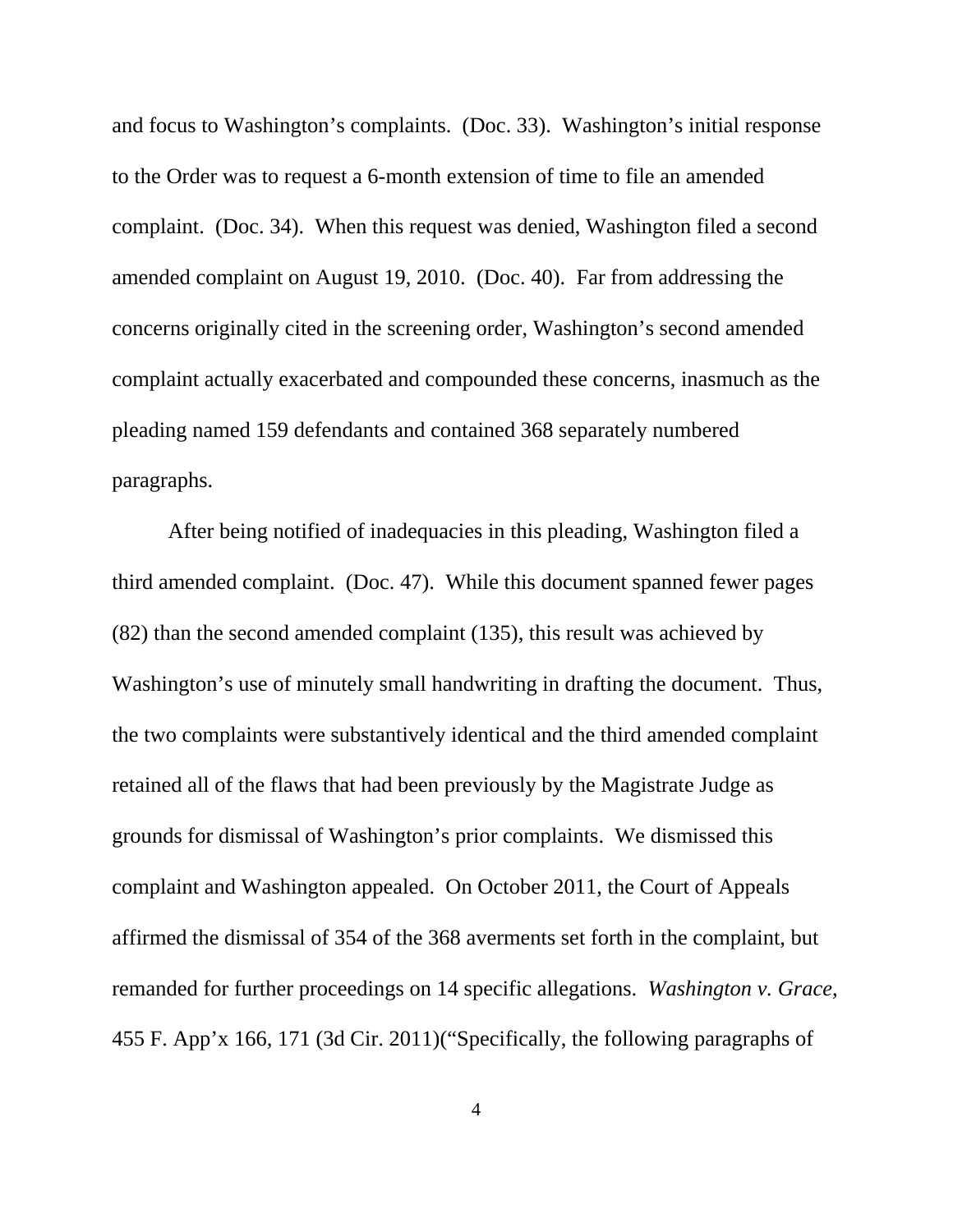the third amended complaint contain allegations of retaliation, excessive force, and sexual assault that appear to state a claim upon which relief could be granted: 88, 103-104, 108, 112, 118, 122, 131, 145, 221, 239, 339 and 356-357.").

Following this remand, Magistrate Judge Carlson engaged in months of efforts with Washington, endeavoring to secure from him a simple amended complaint which conformed to the appellate court's ruling. These efforts were entirely unavailing. Washington insisted that the task of filing the amended complaint would take a year or more to complete. As aptly noted by the Magistrate Judge, these delays were inspired by concerns that seemed more imagined than real, since Washington alleged to have been working 12 to 16 hours a day to complete his amended complaint, yet asserted that he had experienced daily heart attack symptoms, frequent collapses, nose bleeds that continued unabated for days, and episodes of memory loss spanning many hours. Ultimately, the Magistrate Judge was compelled to conclude that asking Washington for a further amendment was futile and ordered service upon the Defendants of the 14 allegations identified by the Court of Appeals as plausibly stating a claim.

After service, the Defendants commenced discovery but then encountered an irreconcilable obstacle, namely Washington's flat refusal to participate in a deposition. Before the Magistrate Judge on the instant R&R is the Defendants'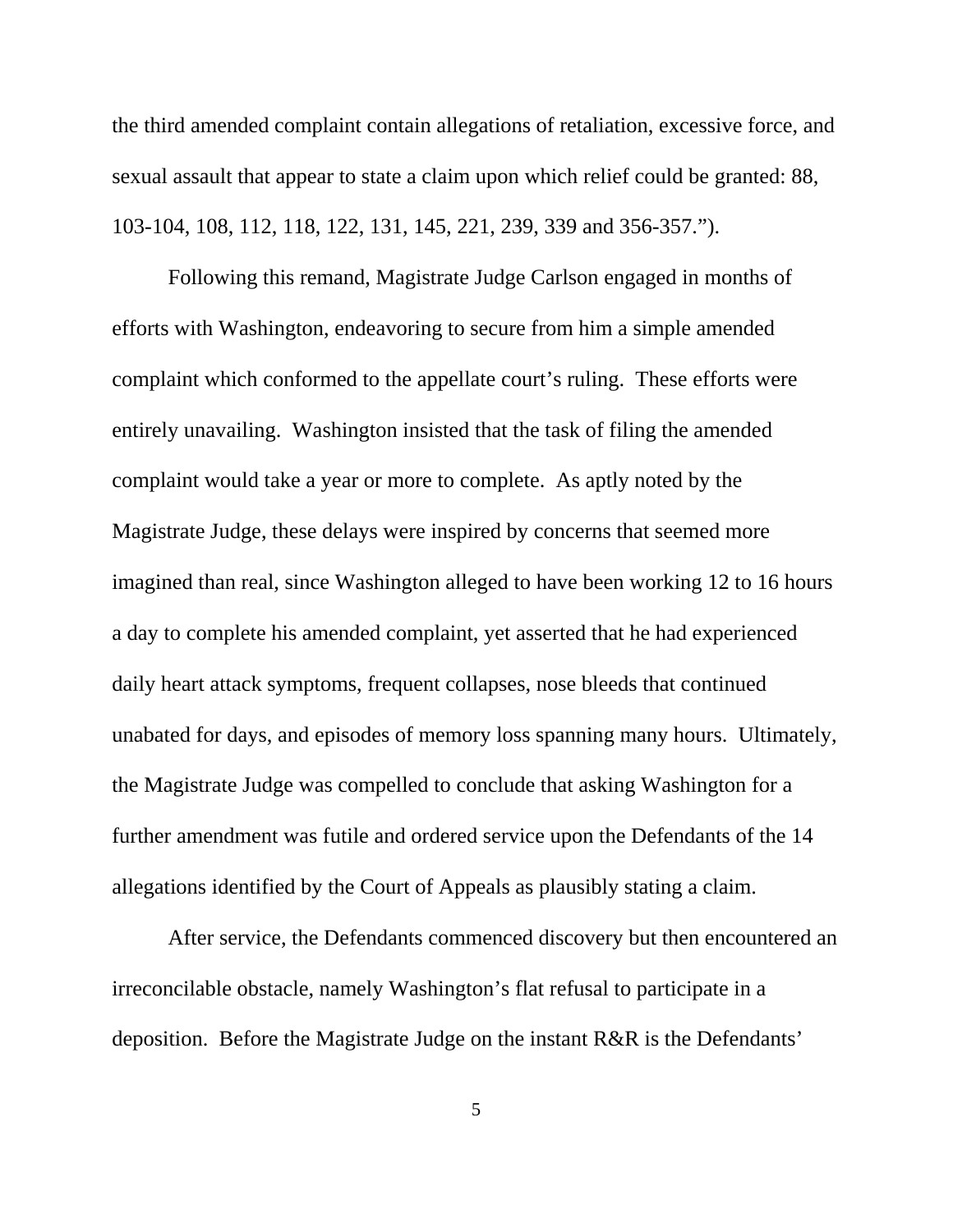second motion to impose sanctions against the Plaintiff for refusing to answer questions during a deposition that the Court had authorized and ordered to take place. The Plaintiff previously refused to answer questions during his first deposition in January 2013. In response, the Defendants moved for sanctions (Doc. 116) and the Plaintiff thereafter assured the Court that he understood his obligation to submit to a deposition. (Doc. 119). Notwithstanding this recognized obligation, the Plaintiff attempted to condition his compliance on being provided with a permanent single cell housing at a prison different than his current place of incarceration. Magistrate Judge Carlson entered an Order directing Plaintiff to submit to a deposition and answer the Defendants' questions, and rejected his baseless attempt to condition his compliance upon a change in prison housing. In that Order, Magistrate Judge Carlson expressly advised the Plaintiff that continued failure to answer questions at the deposition would be grounds for further sanctions, including dismissal of this case. (Doc. 120).

Following the entry of this Order, the Defendants rescheduled the Plaintiff's deposition for March 19, 2013. The transcript of that deposition, which is appended to the Defendants' Motion for Sanctions, reveals that the Plaintiff flatly refused to provide any meaningful answers to defense counsel's questions. Rather, Plaintiff repeatedly responded that his life was in danger at the prison and that he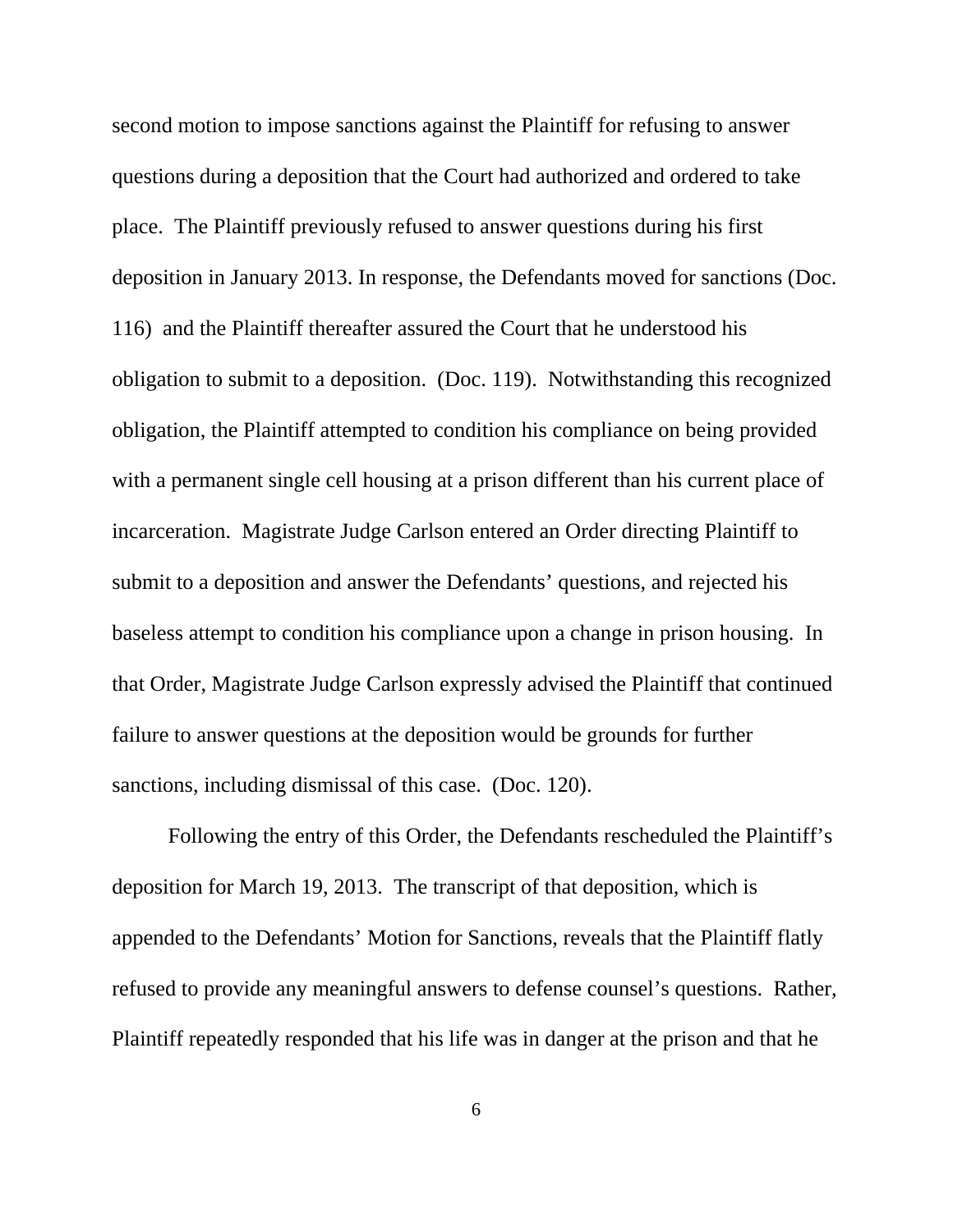could not answer questions. After several attempts to achieve meaningful responses from the Plaintiff, with absolutely no progress, defense counsel terminated the deposition and filed the Motion for Sanctions, requesting dismissal of the case.

Following briefing on the Motion for Sanctions, Magistrate Judge Carlson issued the instant R&R, recommending dismissal with prejudice. For the reasons that follow, we shall adopt the Magistrate Judge's recommendation.

#### **III. DISCUSSION**

As discussed above, Plaintiff, a state inmate, has filed multiple, prolix, confusing and voluminous complaints, which have, through judicial screening, been reduced to 14 discrete factual averments, upon which he is now proceeding. *See Washington v. Grace*, 455 F. App'x 166, 171 (3d Cir. 2011). Even with the claims narrowed in this fashion, the litigation has been unable to progress in any meaningful way, despite the efforts of the Defendants to conduct discovery into the Plaintiff's remaining claims, and despite the Court's repeated efforts to remind the Plaintiff of his obligations to participate in the discovery process. To the contrary, since this case was remanded by the Court of Appeals, the Plaintiff has frustrated every attempt by the Court and defense counsel to advance his case past the pleading stage. Instead, Plaintiff, who by his own admission suffers from an array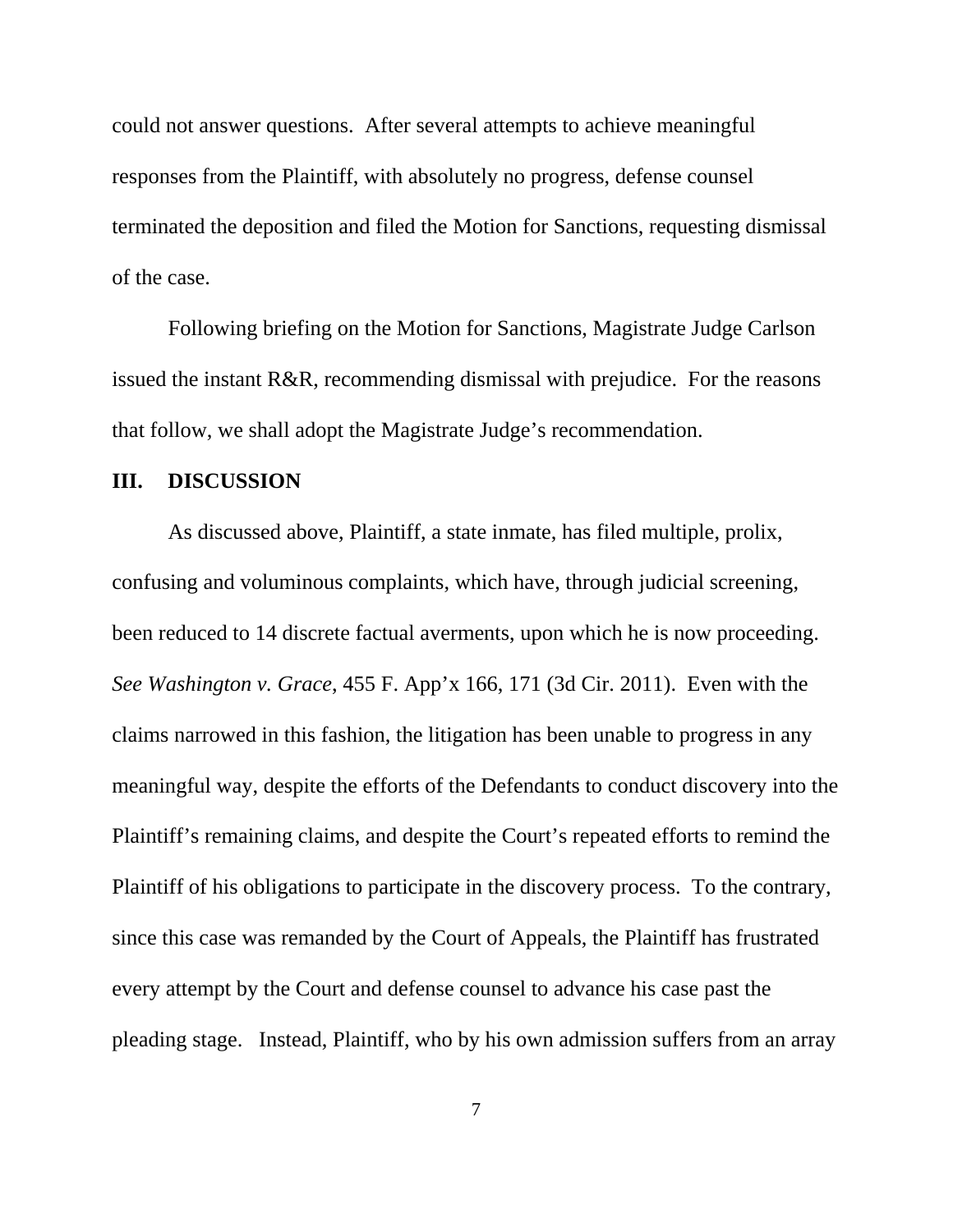of physical and mental health issues, has used the Court of Appeals remand to file documents with the Court that contain bizarre and incredible allegations about conduct that is claimed to have occurred at a prison at the State Correctional Institution at Greene. Notably, Plaintiff contends that prison officials have contaminated his cell with "renowned cancer-causing juice," 455 F. App'x at 168, that prison officials have managed to shrink his genitals, and more recently, that a prison medical official at SCI-Greene responded to Plaintiff's heart attack symptoms by "attempt[ing] to place his mouth on the nipple of my chest for the sake of withdrawing 'CHEST MILK' from me." (Doc. 129, at 2).

Despite these fanciful allegations contained in Plaintiff's repeated filings, the Defendants attempted to proceed with discovery in an orderly fashion. This attempt was blocked by Plaintiff at every turn. Most recently, on March 19, 2013 at approximately 10:30 a.m., the Plaintiff was placed under oath and a deposition taken pursuant to video conference was commenced. (Doc. 134). After defense counsel went over preliminary instructions regarding the way the deposition would proceed, the Plaintiff responded by stating that his life was in danger at the prison, and expressing fear that he would be killed "in some way for being here." (Doc. 134, p. 7). Plaintiff gave no explanation for this dramatic statement, and continued to respond in this fashion to basic questions posed by defense counsel regarding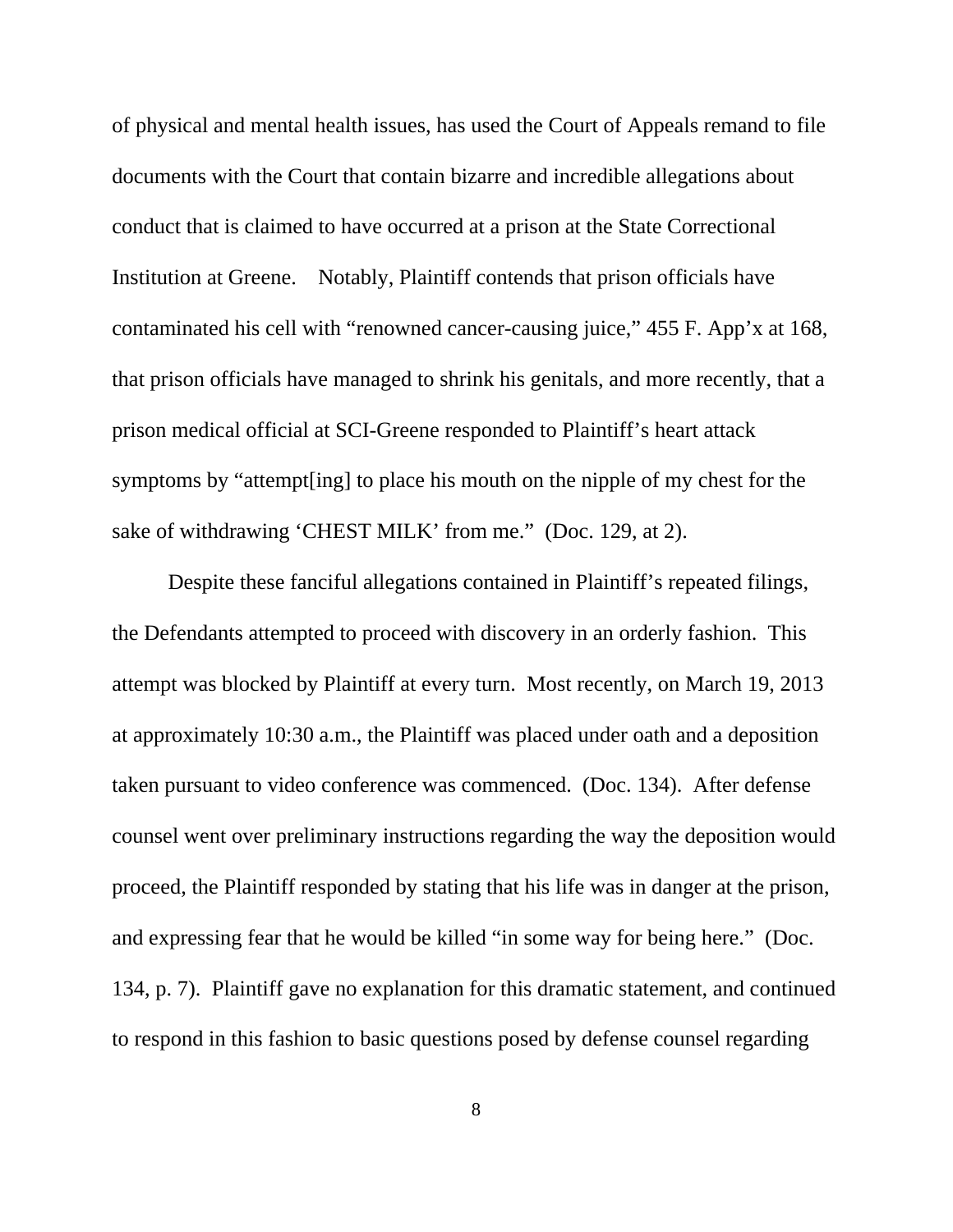Plaintiff's name and inmate number. Paradoxically, while denying that he could testify, the Plaintiff at one point erratically stated that he was "willing and raring to give a deposition," (Doc. 137, p. 11), but never provided a single substantive answer to the questions posed by defense counsel. After 10 minutes of this back and forth, Defendants' counsel terminated the deposition. Thus, on April 2, 2013, Defendants filed their Motion for Sanctions pursuant to Fed. R. Civ. P. 37, requesting dismissal of this action as a sanction.

Fed. R. Civ. P. 37(b)(2)(B) provides that a district court may sanction a party's failure to comply with a discovery order in many ways, including by dismissing the case in whole or in part. Fed. R. Civ. P. 37(b)(2)(B)(v); *See also Fattah v. Beard*, 214 Fed. App'x 230, 232 & n. 1 (3d Cir. 2007)(sanctions for failure to give deposition testimony, in violation of court order, may result in sanctions that "may include dismissal of the case."). In addition, Rule 37(d)(3) authorizes a court to impose sanctions if a party fails to appear for his deposition after being served with proper notice. *See* Fed. R. Civ. P. 37(d)(1)(A)(I). Rule 37(d)(3) provides that sanctions that may be imposed for failure to attend a properly noticed deposition may include any of the sanctions listed in Rule  $37(b)(2)(A)(i)-(vi)$ , which includes dismissal.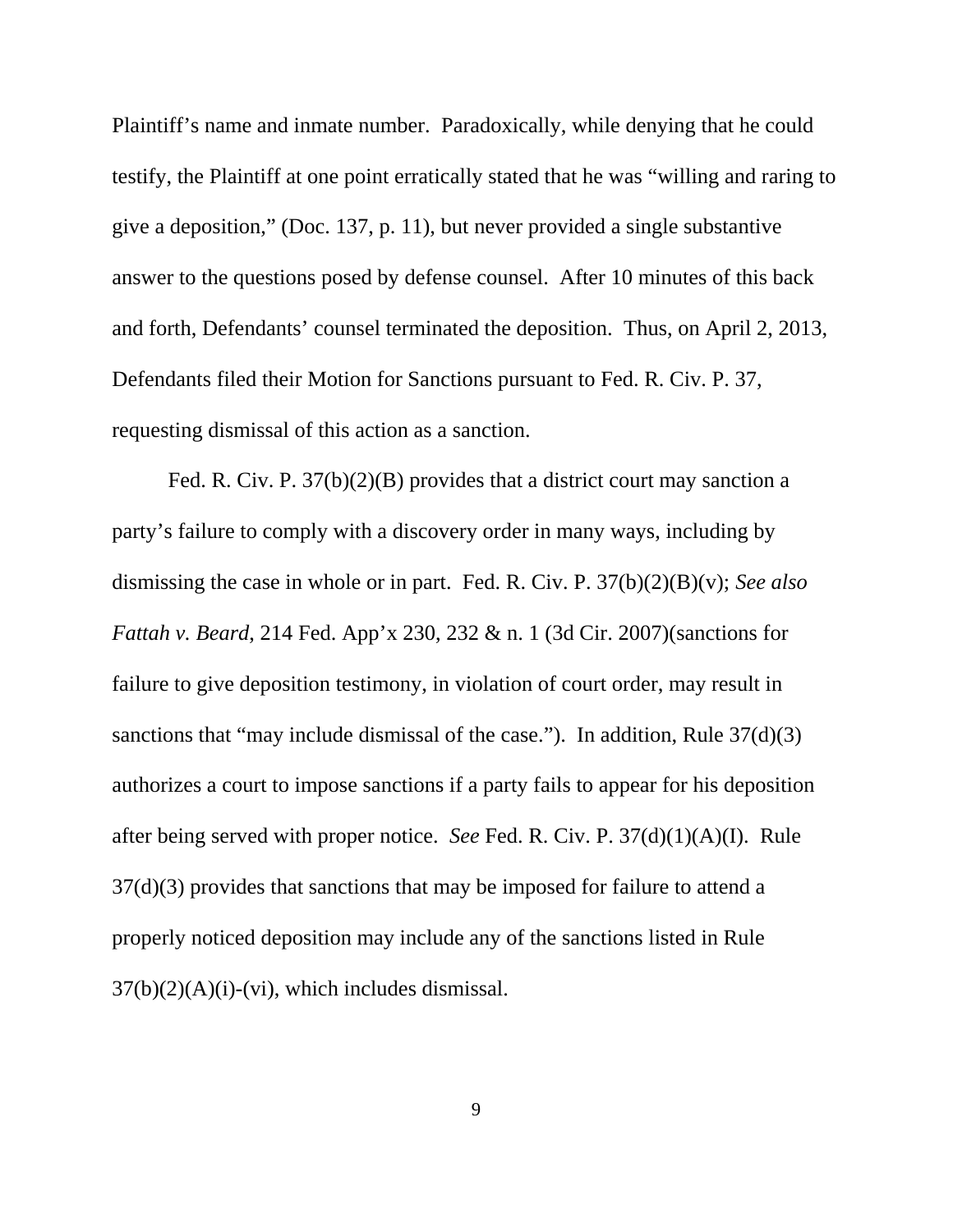As discussed by the Magistrate Judge, in cases where a party has failed or refused to submit to a deposition on more than one occasion, despite having been served with notice to do so, and despite the entry of court orders compelling the party to attend and provide answers to deposition questions, the Third Circuit has found that dismissal may be an appropriate sanction. *Fattah*, 214 Fed. App'x 232- 33 (affirming district court's order dismissing action brought by *pro se* inmate where the inmate, on two separate occasions, refused to come out of his cell to attend his deposition, and refused to respond to questions addressed to him). At the same time, the Third Circuit has cautioned that "the sanction of dismissal is extreme and should be reserved for cases where it is justly deserved . . ." *Id*. at 233 (citing *Ware v. Rodale Press, Inc.*, 322 F. 3d 218, 221-22 (3d Cir. 2003)). The decision to impose the sanction of dismissal rests within the discretion of the district court. While that discretion is broad, it is guided by the six factors enunciated by the Third Circuit in *Poulis v. State Farm Fire and Casualty Company*, 747 F. 2d 863, 868 (3d Cir. 1984). There is no "magic formula" utilized when considering the *Poulis* factors, and no single factor is dispositive, nor must all be satisfied in order to dismiss a complaint. *See Briscoe v. Klem*, 538 F. 3d 252 (3d Cir. 2008); *Ware*, 322 F. 3d at 222. Moreover, recognizing the broad discretion conferred upon the district court in making judgments weighing the six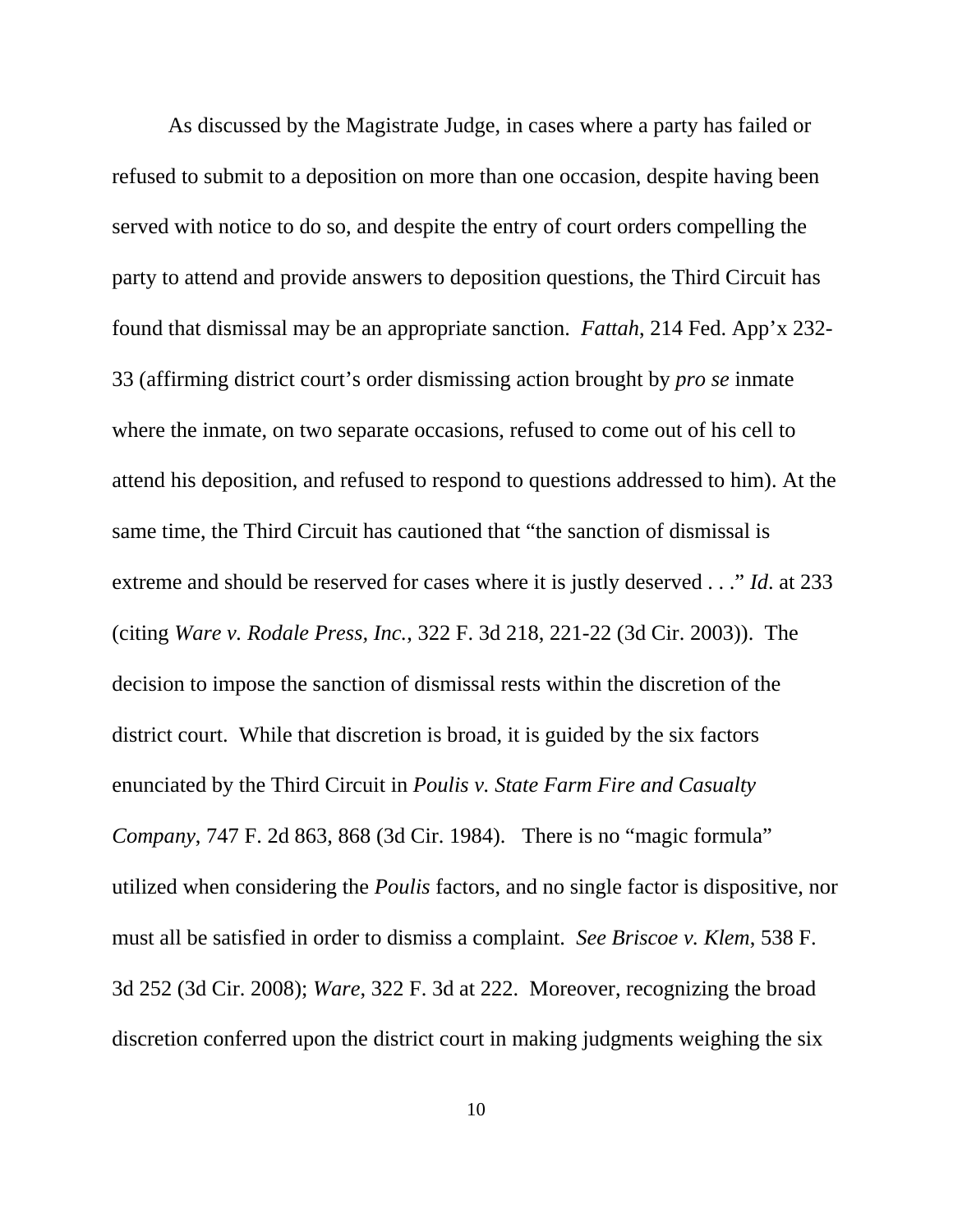*Poulis* factors, the Court of Appeals has frequently sustained such dismissal orders where there has been a pattern of dilatory conduct by a *pro se* litigant who is not amenable to any lesser sanction. *See, e.g., Tillio v. Mendelsohn*, 256 Fed. App'x 509 (3d Cir. 2007); *Reshard v. Lankenau Hospital*, 256 Fed. App'x 506 (3d Cir. 2007); *Azubuko v. Bell National Organization*, 243 Fed. App'x 728 (3d Cir. 2007).

Within the R&R, the Magistrate Judge undertakes a careful review of the *Poulis* factors, with which we fully agree. Thus, we shall not recite all of the points made by Magistrate Judge Carlson but will emphasize a few salient areas of his analysis. First, the delays in this case have been entirely attributable to the Plaintiff, who has failed to abide by Court orders, and has now on two occasions refused to submit to a deposition in any meaningful or substantive way. Moreover, as the docket demonstrates, Plaintiff's dilatory conduct has been rampant and persistent throughout the pendency of this matter, marked by frequent requests for exorbitant extensions of time to file pleadings and other submissions.

Furthermore, Plaintiff's conduct is obviously prejudicing the Defendants' ability to defend against this lawsuit in any meaningful manner, inasmuch as they have been unable to ascertain any discovery from Plaintiff. In addition, the Defendants have born the costs imposed in connection with the aborted depositions. Finally, and perhaps most importantly, we agree with the Magistrate Judge than sanctions other